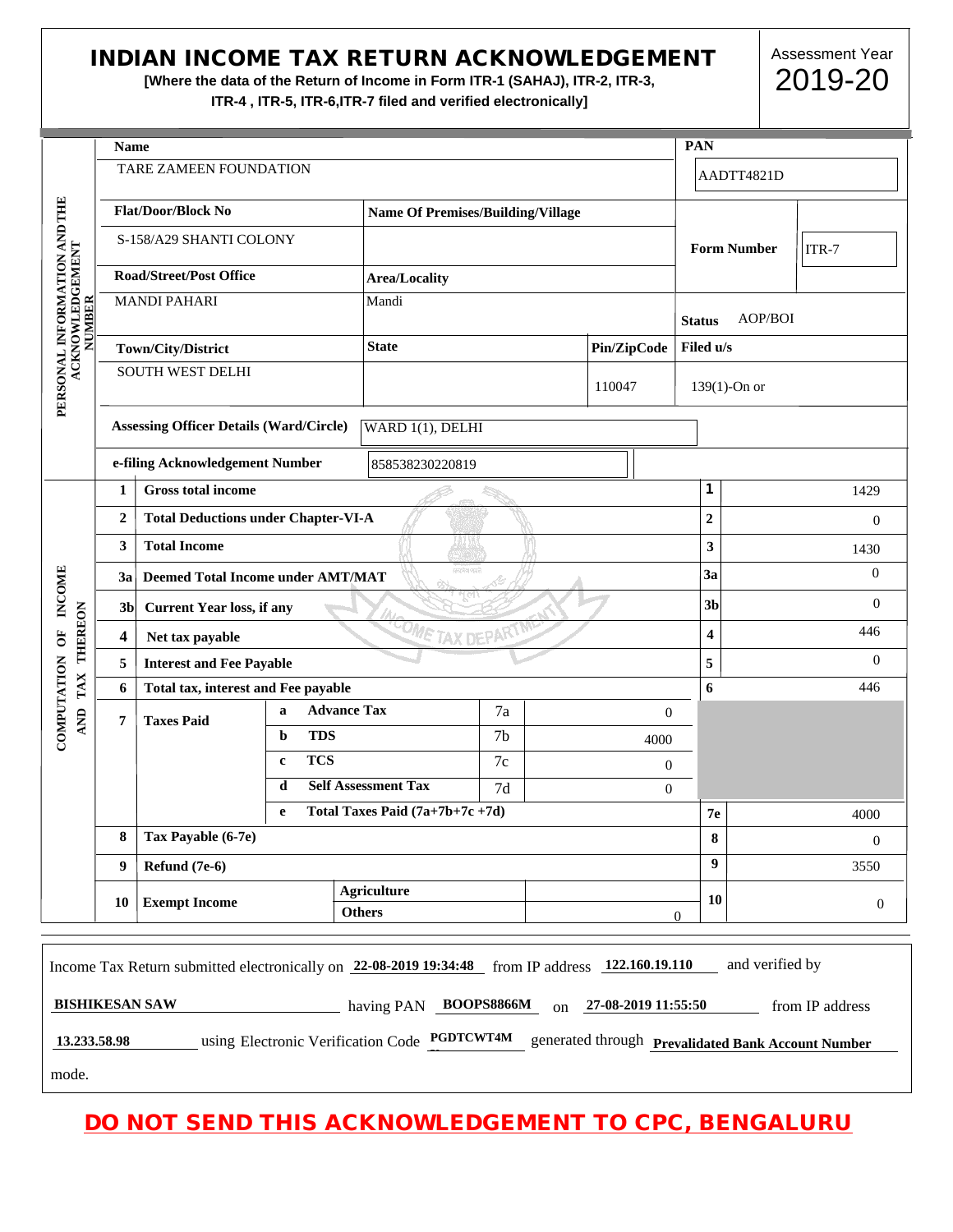Mahesh Sharma & Associates **Chartered Accountant** 

A-55/3, S.F.S. Flats, Saket, New Delhi-110017 Ph.: +91-11-4616 0538 Mob.: +91-98104 13087 E- mail: maheshsharma55@gmail.com mahesh sharma55@hotmail.com

## **FORM NO. 10B**

## [See rule 17B] Audit report under section 12A(b) of the Income-tax Act, 1961, in the case of charitable

### or religious trusts or institutions

We have examined the balance sheet of TARE ZAMEEN FOUNDATION (AADTT4821D) as at 31/03/2019 and the Profit and loss account of the year ended on that date which are in agreement with the books of account Maintained by the said trust or institution

We have obtained all the information and explanations which to the best of our knowledge and belief were necessary for the purposes of the audit. In our opinion, proper books of account have been kept by the head office of TARE ZAMEEN FOUNDATION visited by us so far as it appears from our examination of the books.

In our opinion and to the best of our information, and according to information given to us the said accounts give a true and fair view-

(i)in the case of the balance sheet, of the state of affairs of the TARE ZAMEEN FOUNDATION as at 31/03/2019 and

(ii)in the case of the profit and loss account, of the profit or loss of its accounting year ending on 31/03/2019

The prescribed particulars are annexed hereto.

Place: New Delhi Date: 14/05/2019

## **Signed Accountant**

Mahesh Stigning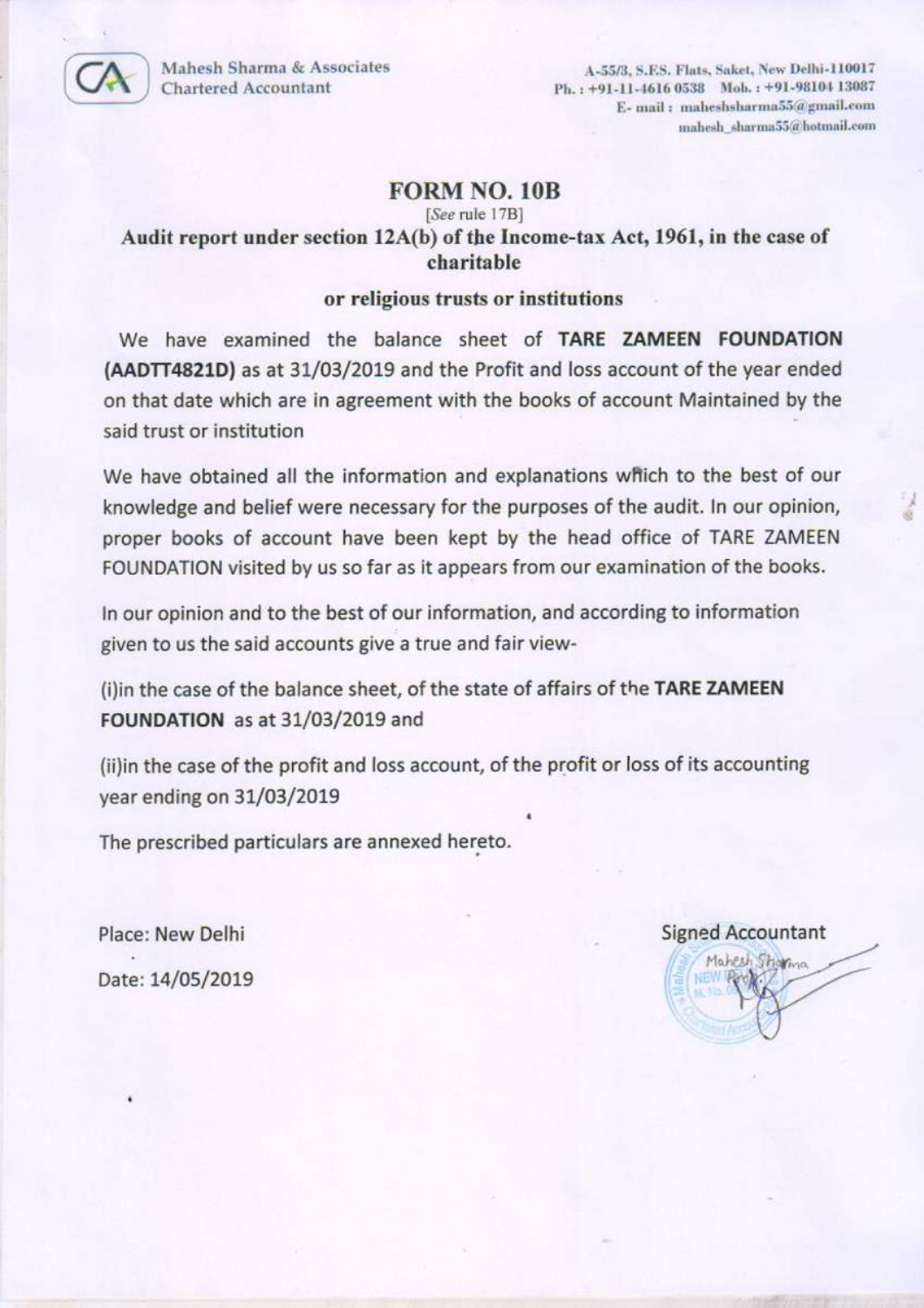#### **ANNEXURE**

### STATEMENT OF PARTICULARS

## **L APPLICATION OF INCOME FOR CHARITABLE OR RELIGIOUS PURPOSES**

| Amount of income of the previous year applied to charitable or religious purposes in India during that year*                                                                                                                                                                                          | 258572            |
|-------------------------------------------------------------------------------------------------------------------------------------------------------------------------------------------------------------------------------------------------------------------------------------------------------|-------------------|
| Whether the trust has exercised the option under clause (2) of the Explanation to section 11(1)?*                                                                                                                                                                                                     | No                |
| If so, the details of the amount of income deemed to have been applied to charitable or religious purposes in India during the previous year                                                                                                                                                          |                   |
| Amount of income * Accumulated or set apart for application to charitable or religious purposes, to the extent it does not exceed 15 per cent of the<br>income derived from property held under trust * wholly only for such purposes *                                                               | No                |
| Amount of income eligible for exemption under section $11(1)(c)$ <sup>*</sup>                                                                                                                                                                                                                         | No                |
| If so, give details                                                                                                                                                                                                                                                                                   |                   |
| Amount<br><b>Details</b><br>S.No.                                                                                                                                                                                                                                                                     |                   |
|                                                                                                                                                                                                                                                                                                       |                   |
| Amount of income, in addition to the amount referred to in item 3 above, accumulated or set apart for specified purposes under section 11(2) *<br>Whether the amount of income mentioned in item 5 above has been invested or deposited in the manner laid down in section $11(2)(b)$ ?               | Not<br>Applicable |
| If so, the details thereof                                                                                                                                                                                                                                                                            |                   |
| Whether any part of the income in respect of which an option was exercised under clause (2) of the Explanation to section 11(1) in any earlier year<br>is deemed to be income of the previous year under section11(1B)?*                                                                              | Not<br>Applicable |
| If so, the details thereof                                                                                                                                                                                                                                                                            |                   |
| Whether, during the previous year, any part of income accumulated or set apart for specified purposes under section 1 (2) in any earlier year-<br>has been applied for purposes other than charitable or religious purposes or has ceased to be accumulated or set apart for application thereto, or* | No                |
| has ceased to remain invested in any security referred to in section 11(2)(b)(i) or deposited in any account referred to in fection 11(2)(b)(ii) or                                                                                                                                                   | No                |
| section 11(2)(b)(iii), or*                                                                                                                                                                                                                                                                            |                   |
| has not been utilised for purposes for which it was accumulated or set apart during the period for which it was to be accumulated or set apart, or in<br>the year immediately following the expiry thereof?*                                                                                          | No                |
| If so, the details thereof                                                                                                                                                                                                                                                                            |                   |

#### Annexure II[1-4]

# IL APPLICATION OR USE OF INCOME OR PROPERTY FOR THE BENEFIT OF PERSONS REFERRED TO IN SECTION 13(3)

|                     |                           | If so, give details of the amount, rate of interest charged and the nature of security, if any.                                 |                                                                                                                                                                     |    |
|---------------------|---------------------------|---------------------------------------------------------------------------------------------------------------------------------|---------------------------------------------------------------------------------------------------------------------------------------------------------------------|----|
| S.No. Details       | Amount                    | Rate of interest charged                                                                                                        | Nature of security, if any.                                                                                                                                         |    |
|                     |                           |                                                                                                                                 | 2 Whether any part of the income or property of the trust was made, or continued to be made, available for the use of any such person during the previous year?* No |    |
|                     |                           | If so, give details of the property and the amount of rent or compensation charged, if any.                                     |                                                                                                                                                                     |    |
|                     | S.No. Details of property | Amount of rent or compensation charged                                                                                          |                                                                                                                                                                     |    |
|                     |                           | 3 Whether any payment was made to any such person during the previous year by way of salazy, allowance or otherwise?*           |                                                                                                                                                                     | No |
| If so, give details |                           |                                                                                                                                 |                                                                                                                                                                     |    |
|                     |                           | Amount                                                                                                                          |                                                                                                                                                                     |    |
| S.No.               | Details                   |                                                                                                                                 |                                                                                                                                                                     |    |
|                     |                           |                                                                                                                                 |                                                                                                                                                                     |    |
|                     |                           | 4) Whether the services of the trust were made available to any such person during previous year?*                              |                                                                                                                                                                     | No |
|                     |                           | If so, give details thereof together with remuneration or compensation received, if any<br>Amount of Remuneration/ Compensation |                                                                                                                                                                     |    |

#### Annexure II[5-8]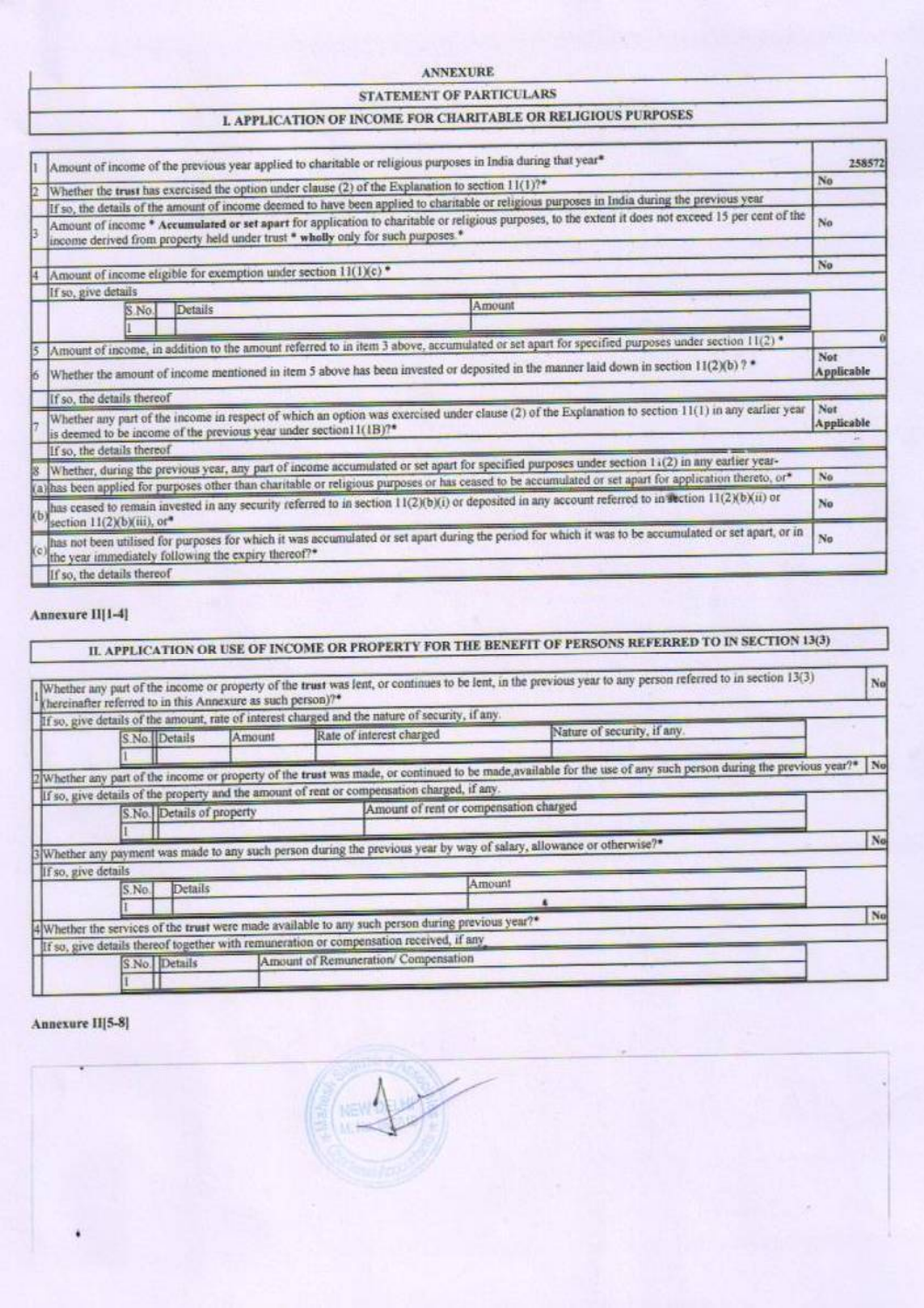| S.No. Details                                                        | Amount of Consideration paid                                                                                                                        |     |
|----------------------------------------------------------------------|-----------------------------------------------------------------------------------------------------------------------------------------------------|-----|
|                                                                      | 6 Whether any share, security or other property was sold by or on behalf of the trust during the previous year to any such person?*                 | No  |
| If so, give details thereof together with the consideration received |                                                                                                                                                     |     |
| S.No. Details of property                                            | Amount of Consideration received                                                                                                                    |     |
|                                                                      | 7] Whether any income or property of the trust was diverted during the previous year in favour of any such person?*                                 | No. |
|                                                                      | If so, give details thereof together with the amount of income or value of property so diverted                                                     |     |
|                                                                      | Income or value of property diverted                                                                                                                |     |
| S.No. Details                                                        |                                                                                                                                                     |     |
|                                                                      |                                                                                                                                                     | No. |
| If so, give details                                                  | S Whether the income or property of the trust was used or applied during the previous year for the benefit of any such person in any other manner?* |     |

### Annexure III

## III. INVESTMENTS HELD AT ANY TIME DURING THE PREVIOUS YEAR(S) IN CONCERNS IN WHICH PERSONS REFERRED TO IN SECTION 13(3) HAVE A SUBSTANTIAL INTEREST

|       | Name and<br>IS No saddress of the<br>ficoncern. | Where the concern is<br>acompany, number and<br>class of shares held | Nominal value of Income from<br>the investment | the investment | Whether the amount in col. 4 exceeded 5<br>percent of the capital of the concern during<br>the previous vear-say, Yes/No |
|-------|-------------------------------------------------|----------------------------------------------------------------------|------------------------------------------------|----------------|--------------------------------------------------------------------------------------------------------------------------|
|       | k2)                                             | (3)                                                                  |                                                | K5             | ľб                                                                                                                       |
|       |                                                 |                                                                      |                                                |                | Select                                                                                                                   |
| Total |                                                 |                                                                      |                                                |                |                                                                                                                          |

|                     |                  | Name:                                  | MAHESH SHARMA          |
|---------------------|------------------|----------------------------------------|------------------------|
|                     |                  | Address:"                              | A-55/3 SFS FLATS SAKET |
|                     | <b>NEW DELHI</b> | Membership No. <sup>**</sup>           | 093819                 |
| Place.*             |                  | <b>FRN</b> (Firm Registration Number). | 014350N                |
| Thate: <sup>*</sup> | 13/05/2019       |                                        |                        |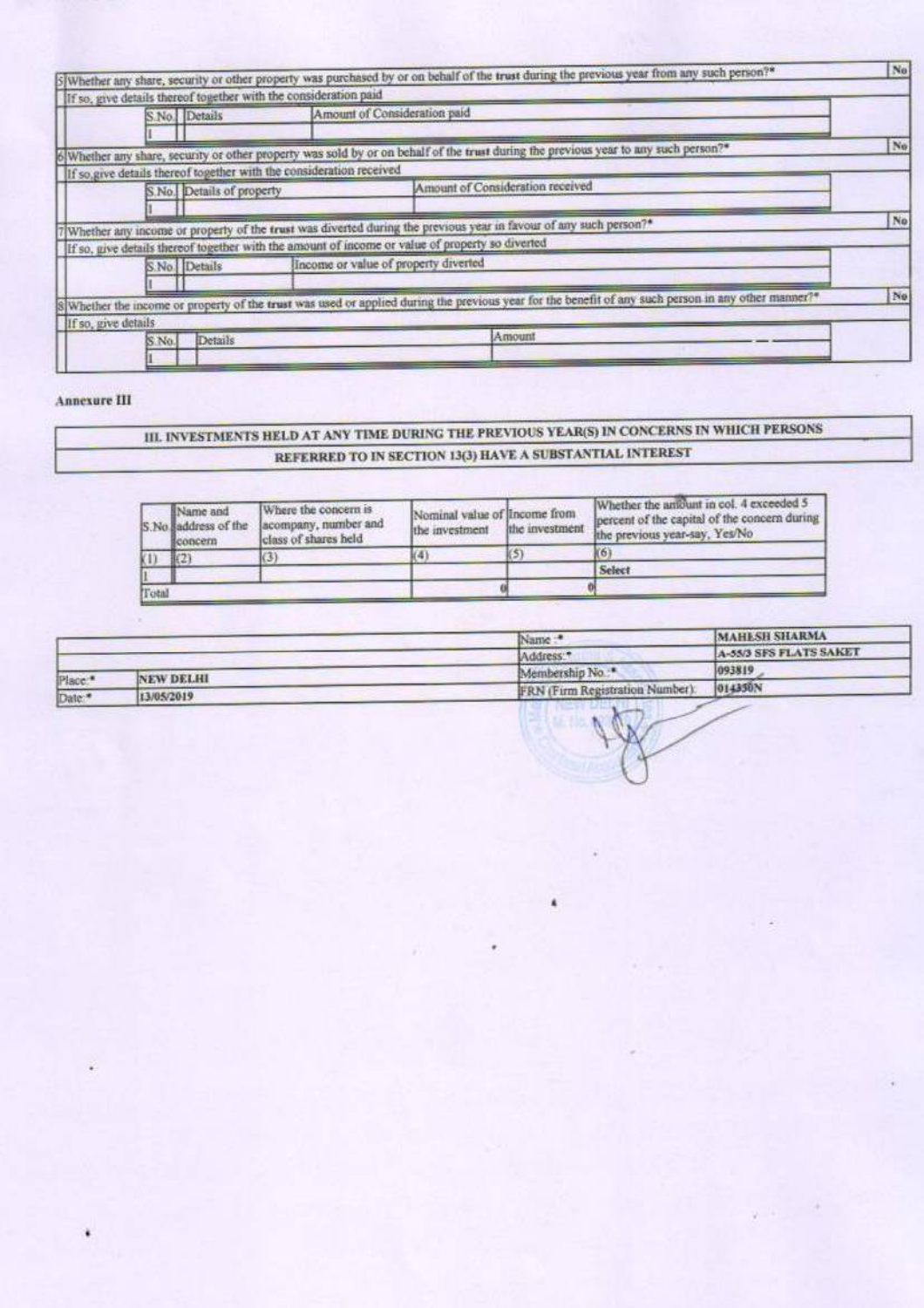| Name           | : TARE ZAMEEN FOUNDATION                             | AADTT4821D<br>PAN        |
|----------------|------------------------------------------------------|--------------------------|
|                | Date of Inc.: 19-12-2018                             | Assessment Year: 2019-20 |
| <b>Address</b> | S-158/A29 SHANTI COLONY<br>-2<br><b>MANDI PAHARI</b> | Accounting Year: 2018-19 |
|                | <b>NEW DELHI: 110047</b>                             | Ward                     |
| <b>Status</b>  | Trust                                                |                          |

## **COMPUTATION OF TAXABLE INCOME**

| INCOME UNDER THE HEAD BUSINESS/ PROFESSION |          |
|--------------------------------------------|----------|
| Excess of Income Over Expenditure          | 1,429.00 |
| <b>Total Gross Income</b>                  | 1,429.00 |
| LESS: DEDUCTION UNDER CHAPTER VI           |          |
| Net Taxable Income                         | 1,429.00 |
| Rounded Off To Rs.                         | 1,430.00 |
| <b>Tax on Above</b>                        | 429.00   |
| Add:- Ed. cess@4%                          | 17.00    |
| Net Tax Payable                            | 446.00   |
| Less: Tax Deducted At Source               | 4,000.00 |
| <b>Refund Due</b>                          | 3,554.00 |

Note Loss To be c/f to next year Loss B/f from Previous Year Total loss c/f to Next Year



 $\leq$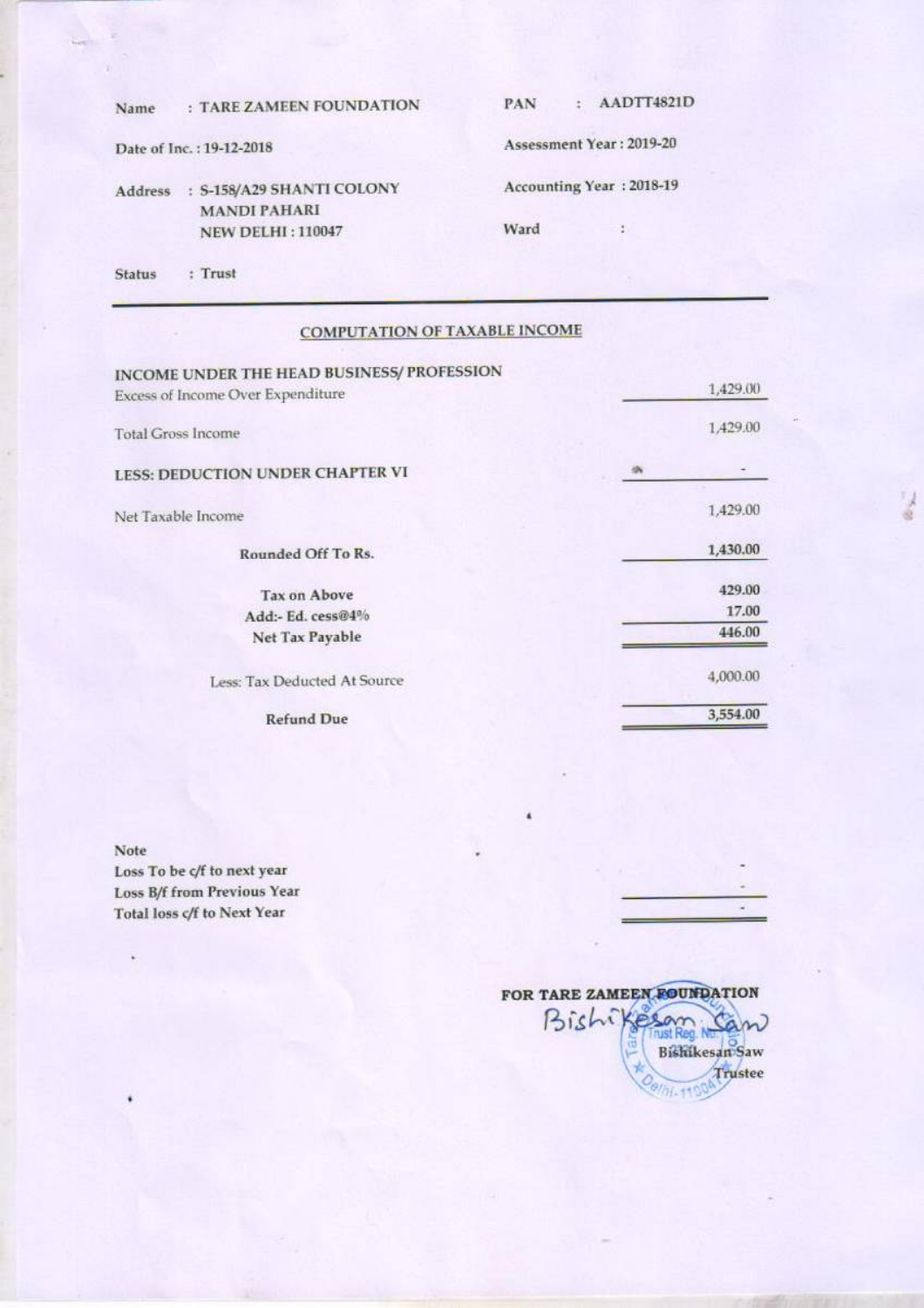| Name          | <b>TARE ZAMEEN FOUNDATION</b>                                                | AADTT4821D<br>PAN<br>24.2        |
|---------------|------------------------------------------------------------------------------|----------------------------------|
|               | Date of Inc.: 19-12-2018                                                     | Assessment Year: 2019-20         |
| Address       | : S-158/A29 SHANTI COLONY<br><b>MANDI PAHARI</b><br><b>NEW DELHI: 110047</b> | Accounting Year: 2018-19<br>Ward |
| <b>Status</b> | Trust                                                                        |                                  |

Income & Expenditure A/c For the Period ended on 31 Mar 2019

| Expenditure                         | Amount in Rs | Income                       | <b>Amount in Rs</b> |
|-------------------------------------|--------------|------------------------------|---------------------|
| <b>Catering Expenses</b>            |              | 38,000.00 Sponsorship Income | 260,001.00          |
| Event Management Fee                | 35,000.00    |                              |                     |
| Donation paid                       | 5,001.00     |                              |                     |
| Hall Booking Expenses               | 16,000.00    |                              | 咏                   |
| Miscellaneous Expenses              | 14,740.00    |                              |                     |
| Printing & Stationay Fee            | 44,689.00    |                              |                     |
| Professional Fees                   | 25,000.00    |                              |                     |
| Registration fee                    | 8,850.00     |                              |                     |
| Rent                                | 8,000.00     |                              |                     |
| Swachhta Abhyaan Expenses           | 25,255.00    |                              |                     |
| <b>Teacher Salary</b>               | 6,000.00     |                              |                     |
| <b>Office Expenses</b>              | 785.00       |                              |                     |
| <b>Transport Expenses</b>           | 7,000.00     |                              |                     |
| Promotional Expenses                | 17,700.00    |                              |                     |
| Website Maintainence Expenses       | 3,998.00     |                              |                     |
| Depreciation                        | 2,554.00     |                              |                     |
| Excess Of Income Over Expenditure   |              |                              |                     |
| <b>Transferred To Balance Sheet</b> | 1,429.00     |                              |                     |
|                                     | 260,001.00   |                              | 260,001.00          |

Compiled from Books of Accounts For Mahesh Sharma & Associates

FOR TARE ZAMEEN FOUNDATION Bishikesar art Bishikesan SawReg. No. g Trustee<sup>2320</sup> Oelhi-1100

 $\frac{1}{2}$ 

Mahesh Sharma Prop.

٠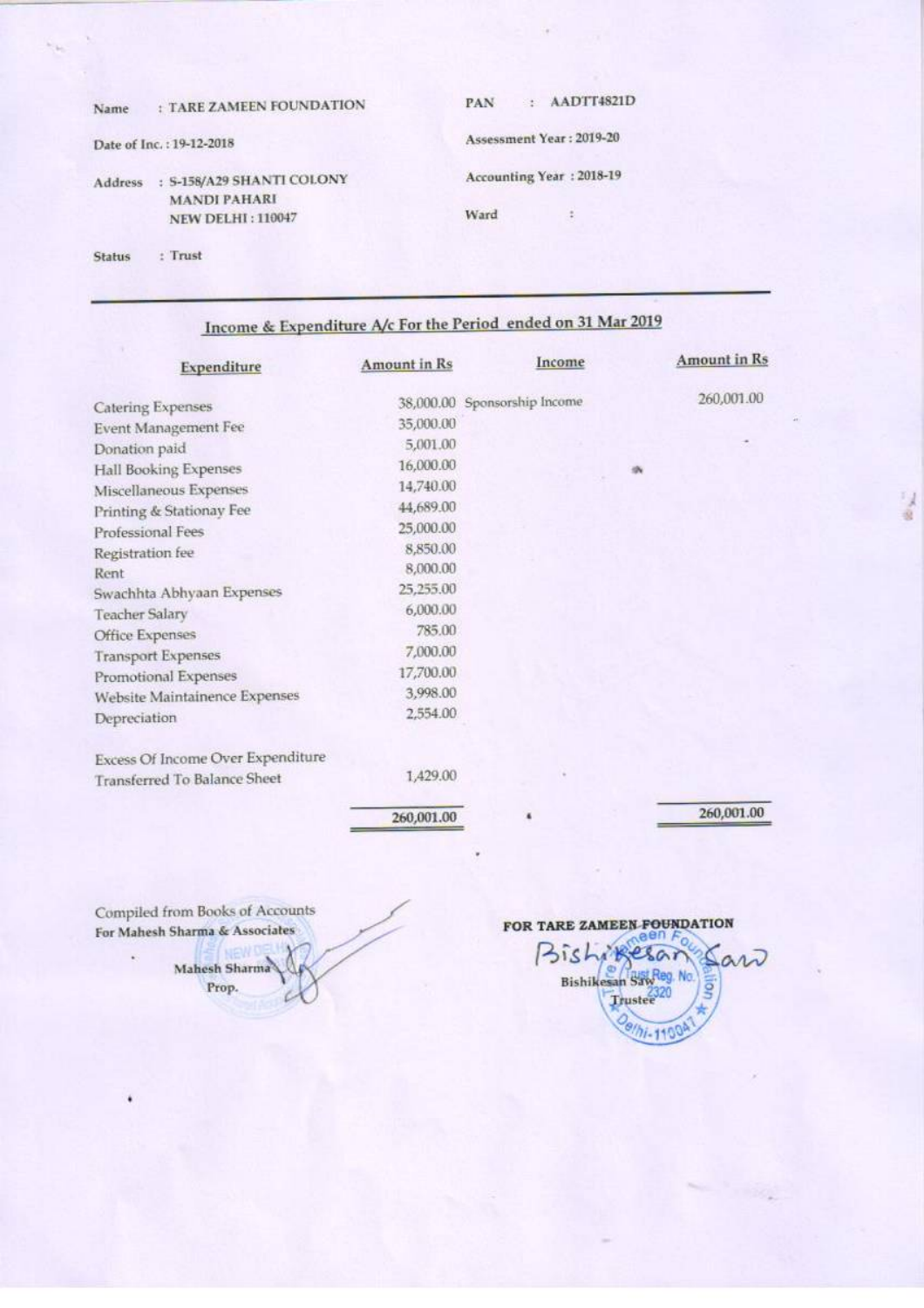#### : TARE ZAMEEN FOUNDATION Name

: AADTT4821D PAN

÷

Date of Inc.: 19-12-2018

## Address : S-158/A29 SHANTI COLONY **MANDI PAHARI NEW DELHI: 110047**

Assessment Year: 2019-20

Accounting Year: 2018-19

Ward

: Trust **Status** 

## **BALANCE SHEET FOR THE YEAR ENDED ON 31 Mar 2019**

| <b>Amount in Rs</b>   | <b>ASSETS</b>                                               | Amount in Rs                                                              |
|-----------------------|-------------------------------------------------------------|---------------------------------------------------------------------------|
|                       | Printer                                                     | 10,215.00                                                                 |
|                       | <b>Current Assets</b>                                       | 4,000.00                                                                  |
| 25,000.00<br>6,960.00 | Cash & Bank Balance:<br>Cash in Hand<br><b>Bank Balance</b> | 975.00<br>233,669.00                                                      |
|                       |                                                             | 5,000.00 Fixed Assets<br>170,470.00 Deposits<br>40,000.00 TDS Receivables |

Income & Expenditure A/c

1,429.00

248,859.00

248,859.00

 $\frac{1}{2}$ 

Compiled from Books of Accounts For Mahesh Sharma & Associates

Mahesh Sharma Prop.:

FOR TARE ZAMEEN FOUNDATION Bish esar erro Bishikesan Saw Trustee  $1 - 1100$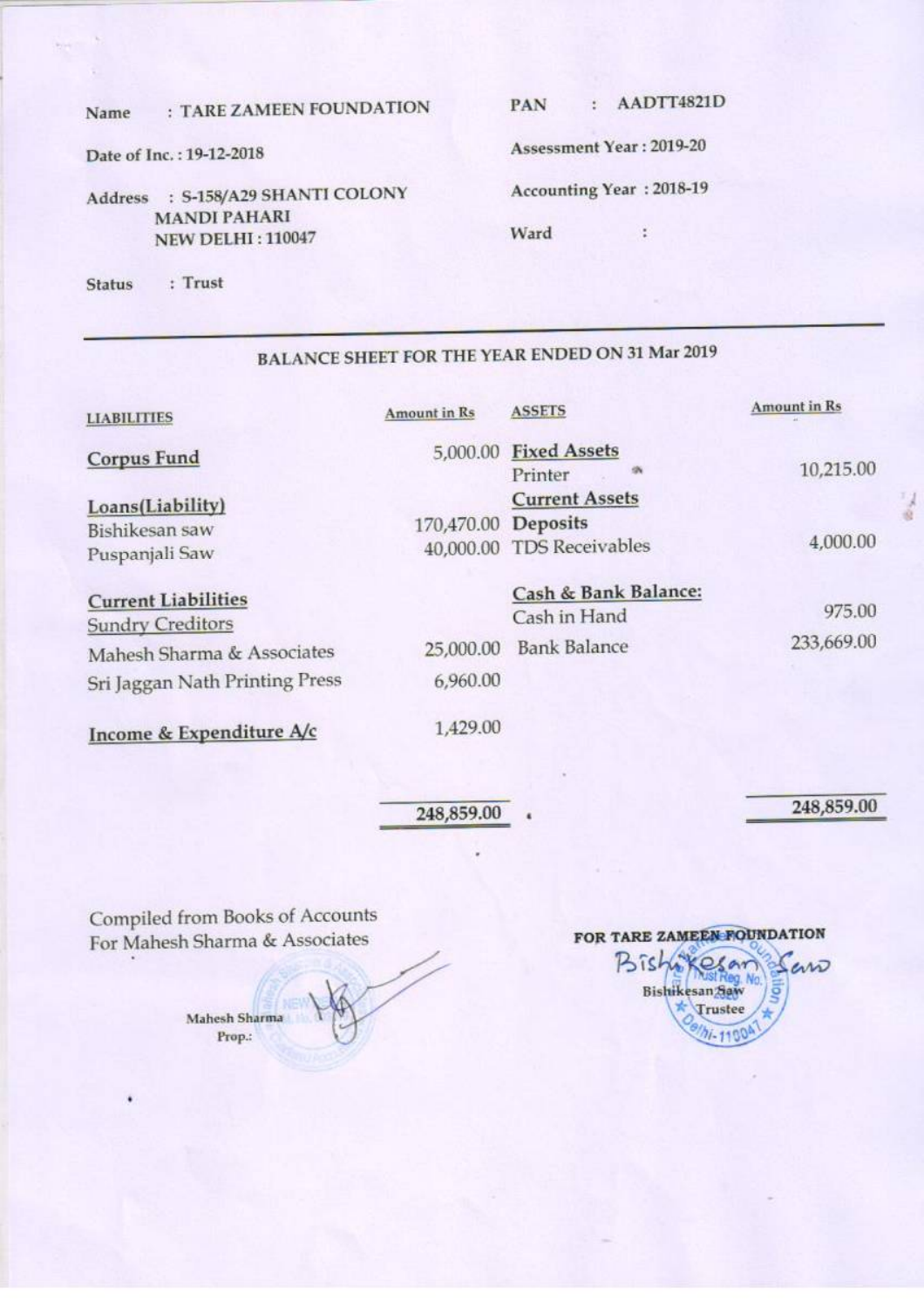#### **Tare Zameen Foundation** SCHEDULE OF FIXED ASSETS AS ON 31st MARCH,2019 Assessment Year 2019-20

ó,

Ń.

| Schedule-1<br>Fixed Asse Opening Bal. |                | Addition during the Year |                | Total As On | Depreciation During the Year |                | Total        | Balance As  | <b>Closing Value</b> |
|---------------------------------------|----------------|--------------------------|----------------|-------------|------------------------------|----------------|--------------|-------------|----------------------|
|                                       | as on 01.01.18 | Before 30,09.18          | After 30,09,18 | 31.03.19    | Before 30,09,18              | After 30,09,18 | Depreciation | On 31,03,19 | 31.03.19             |
| Printer.                              |                |                          | 12,769.00      | 12,769.00   |                              | 2.554.00       | 2.554.00     |             | 10.215.00            |
| Total                                 |                |                          | 12,769.00      | 12,769.00   |                              | 2,551.00       | 2.554.00     |             | 10,215.00            |

 $\overline{\phantom{a}}$ 

外

 $\frac{1}{2}$